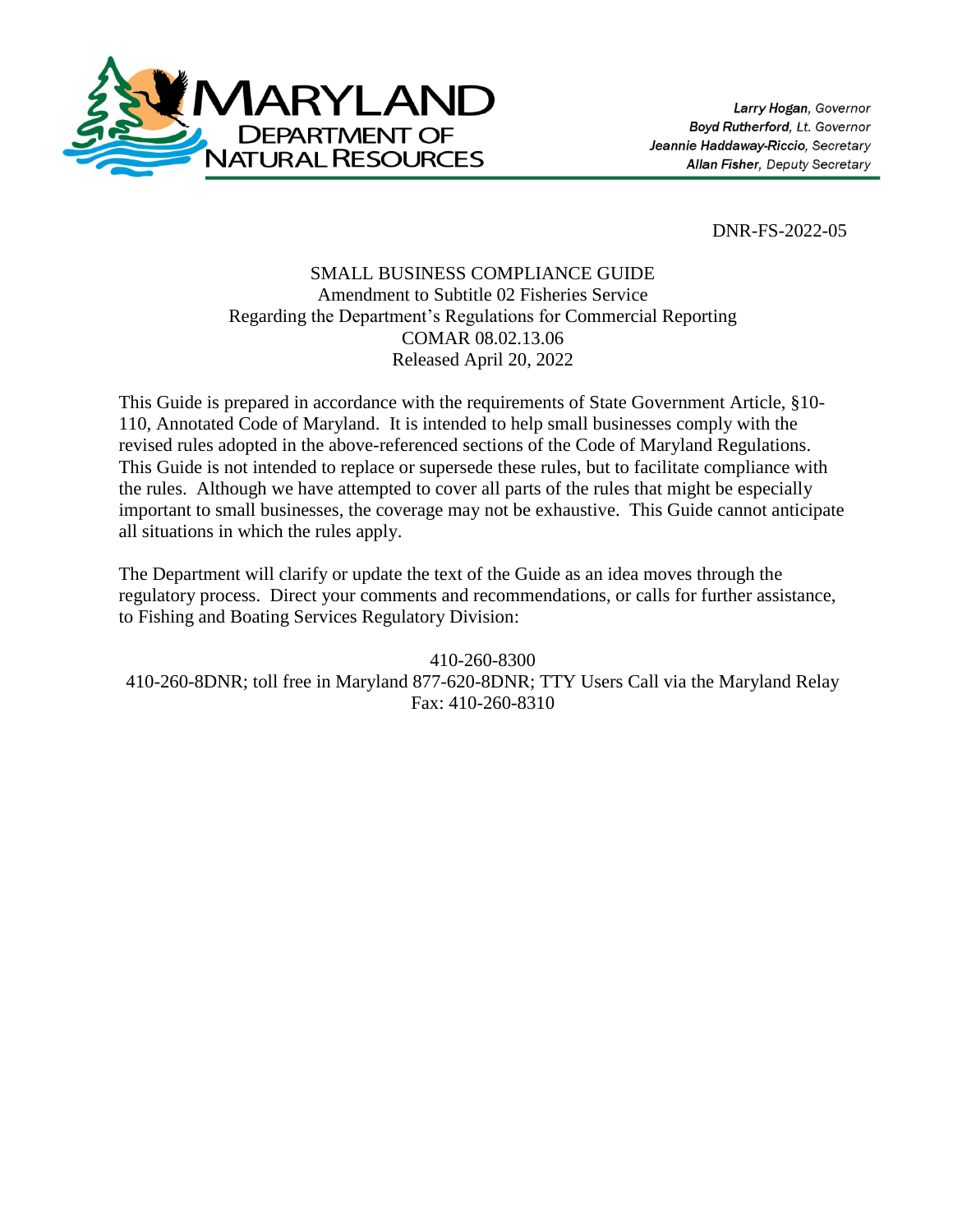# **I. SUMMARY & FAQs**

### **What is being considered?**

The department is considering modifying the reporting requirements for commercial licensees who operate charter boats. Currently, the department requires a Commercial Charter Boat Captain's Daily Log to be submitted if the trip is being taken on a vessel displaying a Charter Boat Decal. The modification would require the Daily Log to be submitted by all commercial licensees who operate a charter boat, regardless of whether the vessel is displaying a Charter Boat Decal or not.

### **Why is this change necessary?**

The department believes that the majority of guided fishing trips in tidal waters occur on vessels displaying a Charter Boat Decal. This decal is a way for the guide to license the recreational anglers fishing off of their vessel. It simplifies the licensing process for clients who do not have their own individual fishing license and is a way for the guide to ensure that all of the clients are in fact licensed. However, it is not required that guides purchase the decal for their vessels – some guides require their clients to purchase their own individual fishing licenses prior to the trip. This means that while most guided fishing trips occur on a vessel displaying the decal, some trips do not.

Based on the wording of the current regulation, only those guides who are taking trips on a vessel displaying the decal are required to submit the Commercial Charter Boat Captain's Daily Log. The department believes it is important to require reporting of any guided fishing trips in tidal waters. The reporting disparity between guided trips on vessels with the decal and guided trips where clients were required to purchase their own license was only recently discovered when reviewing responsibilities with the Access Point Angler Intercept Survey (APAIS). At this time, the data from guided fishing trips where anglers are required to purchase their own licenses is not captured in the current logbook data as those guides are not currently required to report those trips. In an effort to have a more complete census of guided fishing trips in tidal waters and work toward a NOAA-approved for-hire comprehensive reporting plan, the department believes this change is necessary.

#### **Who will this affect?**

This change would affect any commercial licensee who operates as a Fishing Guide for anglers that are already recreationally licensed. We do not know how many license holders work under this business model.

#### **Has this change been discussed with advisory commissions?**

This idea was scoped with the Sport Fisheries Advisory Commission and Tidal Fisheries Advisory Commission at their April 2022 meetings. Commissioners recommended moving forward with scoping.

#### **What is the specific regulatory action?**

Amend Regulation .06 under COMAR 08.02.13 Fishing License — Point Assignment, License Revocation and Suspension Schedule and Criteria, and Hearing Procedure.